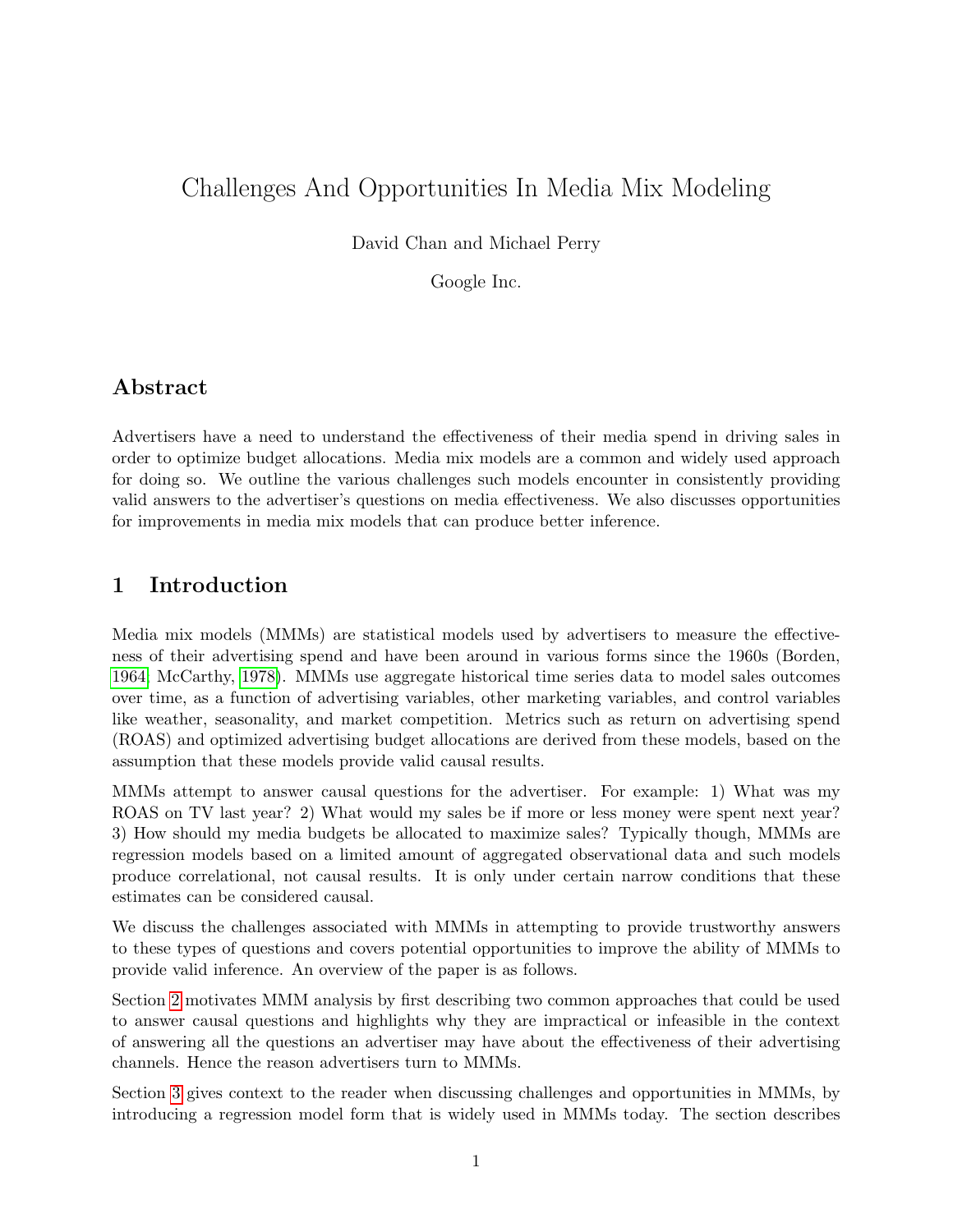a particular model specification which attempts to address carryover and diminishing returns and briefly covers the type of data that is typically available to the modeler to fit such models.

Section [4](#page-5-0) goes over the challenges that a modeler may face in attempting to produce reliable estimates from a regression MMM. These challenges can be grouped broadly into three main areas; data limitations, selection bias, and modeling.

Section [5](#page-10-0) turns to a more optimistic note and highlights some opportunities to address the challenges pointed out in Section [4.](#page-5-0) We conclude with some final remarks around the need to acknowledge uncertainty in the modeling process, the need for transparency between the modeler and the end user of the model results, and the need to educate end-users of MMMs on their capabilities and limitations.

# <span id="page-1-0"></span>2 Causal Inference

This section discuss two approaches that can be used by the advertiser to answer causal questions around their advertising effectiveness. It covers why these approach are infeasible or impractical for advertisers, which in turn motivates why advertisers turn to using MMMs.

### 2.1 Randomized experiments

The generally accepted gold standard for answering causal questions is to perform a randomized experiment. A randomized experiment answers the question of what will happen if an advertiser did action X, by randomly splitting a population into a test group, where the action X is performed and a control group, where no action is taken. The randomization controls for all other sources of variation, so that statistically, the only difference between the test and control groups is the action X. We can then say that action X caused any observe change in outcome between the two group. See Hinkelmann and Kempthorne [\(2008\)](#page-15-1) for a general introduction to experiments.

Randomized experiments can be performed at various levels, such as at a user-level, store-level or geographic-level (see Vaver and Koehler [\(2011\)](#page-15-2)). The level of the experiment is constrained by the granularity at which it is possible to target action X and to track outcomes. While randomized experiments are the gold standard, certain factors prevent them being used more widely to provide answers an MMM might give. In order to answer a similar set of questions that MMMs answer, the advertiser may need to run many experiments with many different conditions over time.

For example, suppose an advertiser expects a MMM to inform on the effectiveness of an ad channel at various levels of ad spend, not just at one level of ad spend. The advertiser also uses a MMM to optimize media budgets which will require many experiments to answer. For most, if not all advertisers, this is infeasible. Other barriers to adoption of randomized experiments include technical hurdles in implementation, lost opportunity costs from having a control group, costs of having a test group, and weak advertising effects which may require very large sample sizes (see Lewis and Rao  $(2015)$ .

### 2.2 Potential outcomes

If advertisers can't run randomized experiments at scale and are therefore reliant on historical data, then they could try to derive causal conclusions via the the potential outcomes framework,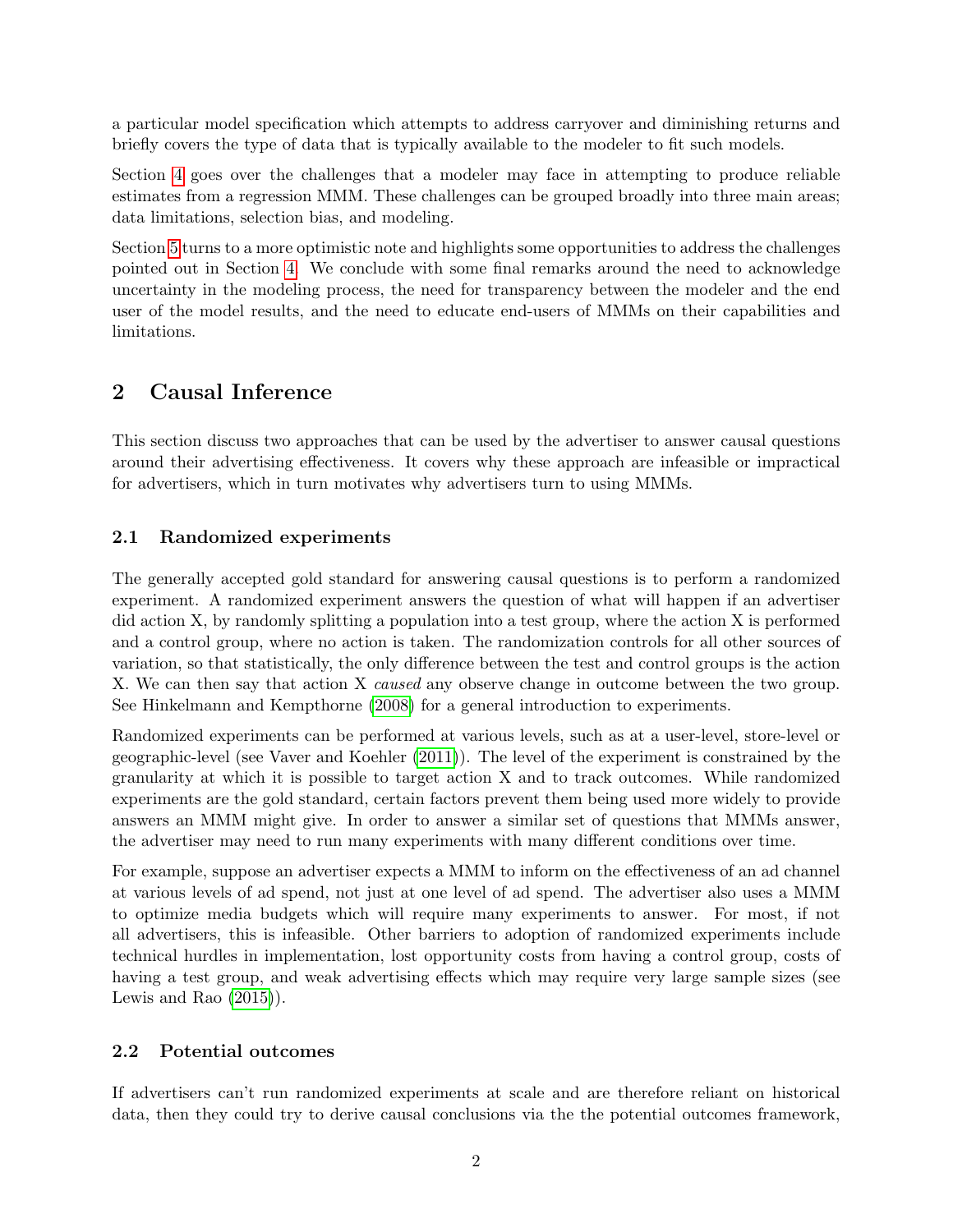also known as the Rubin causal model for causal inference (see Imbens and Rubin [\(2015\)](#page-15-4)). For discussions of this potential outcome framework in the context of digital advertising, see Chan, Ge, Gershony, Hesterberg and Lambert [\(2010\)](#page-15-5) and Lambert and Pregibon [\(2007\)](#page-15-6).

Suppose we want to estimate the ROAS of a single ad channel for an advertiser and the ad channel is either on or off during each time period t. Let  $y_t$  be the sales for time period t and  $x_t$  be an indicator of whether the ad channel was on or off. For any time period  $t$ , there are two potential sales outcomes:

> $y_t^1$ : potential outcome if ad channel turned on  $y_t^0$ : potential outcome if ad channel turned off

The causal ROAS over the time periods is given by

$$
\mathbb{E}(y_t^1 - y_t^0).
$$

The challenge is that only one potential outcome is observed for each time period. A naive estimate would be to compare sales in the periods when the ad channel was on, to sales in the periods when the ad channel was off. This would give:

$$
\mathbb{E}(y_t | x_t = 1) - \mathbb{E}(y_t | x_t = 0) = \left[ \mathbb{E}(y_t^1 | x_t = 1) - \mathbb{E}(y_t^0 | x_t = 1) \right] + \left[ \mathbb{E}(y_t^0 | x_t = 1) - \mathbb{E}(y_t^0 | x_t = 0) \right].
$$

The  $\mathbb{E}(\cdot)$  operator here indicates the sample average in the data. The term in the first set of square brackets represents the causal effect of interest during the treated time periods. It is the difference between the average sales that occurred when  $x_t = 1$  and the average sales that would have occurred during the same time periods if  $x_t = 0$ .

The term in the second set of square brackets represents selection bias. In a randomized experiment, this term would have an expected value of zero by design. The phrase 'selection bias' is used here to refer to any biases in the treatment selection mechanism that are also correlated with the outcome (sales), which in this context means potentially everything that determines ad spend. Selection bias may occur due to actions the advertiser takes, actions that potential purchasers take or actions that competitive advertisers take. For example, if the advertiser turns ads on according to the seasonality in demand (selection bias), then

$$
\mathbb{E}(y_t^0 \mid x_t = 1) \neq \mathbb{E}(y_t^0 \mid x_t = 0).
$$

It is this selection bias that makes trying to answer causal questions with observational data one of the most demanding problems in applied statistics. This selection bias needs to be accounted for in order to produce a valid causal result. One way to control for selection bias is through the use of the matching estimator described below.

Let  $z_t$  be the vector of control variables which could potentially affect sales at time t. These control variables would include other ad channels. The matching estimator can be defined as

$$
\mathbb{E}(y_t^1 - y_t^0 \mid x_t = 1) = \sum_{\mathbf{z}|x_t=1} \left[ \mathbb{E}(y_t \mid x_t = 1, \mathbf{z}) - \mathbb{E}(y_t \mid x_t = 0, \mathbf{z}) \right] \times P(\mathbf{z}_t = \mathbf{z} \mid x_t = 1).
$$
 (1)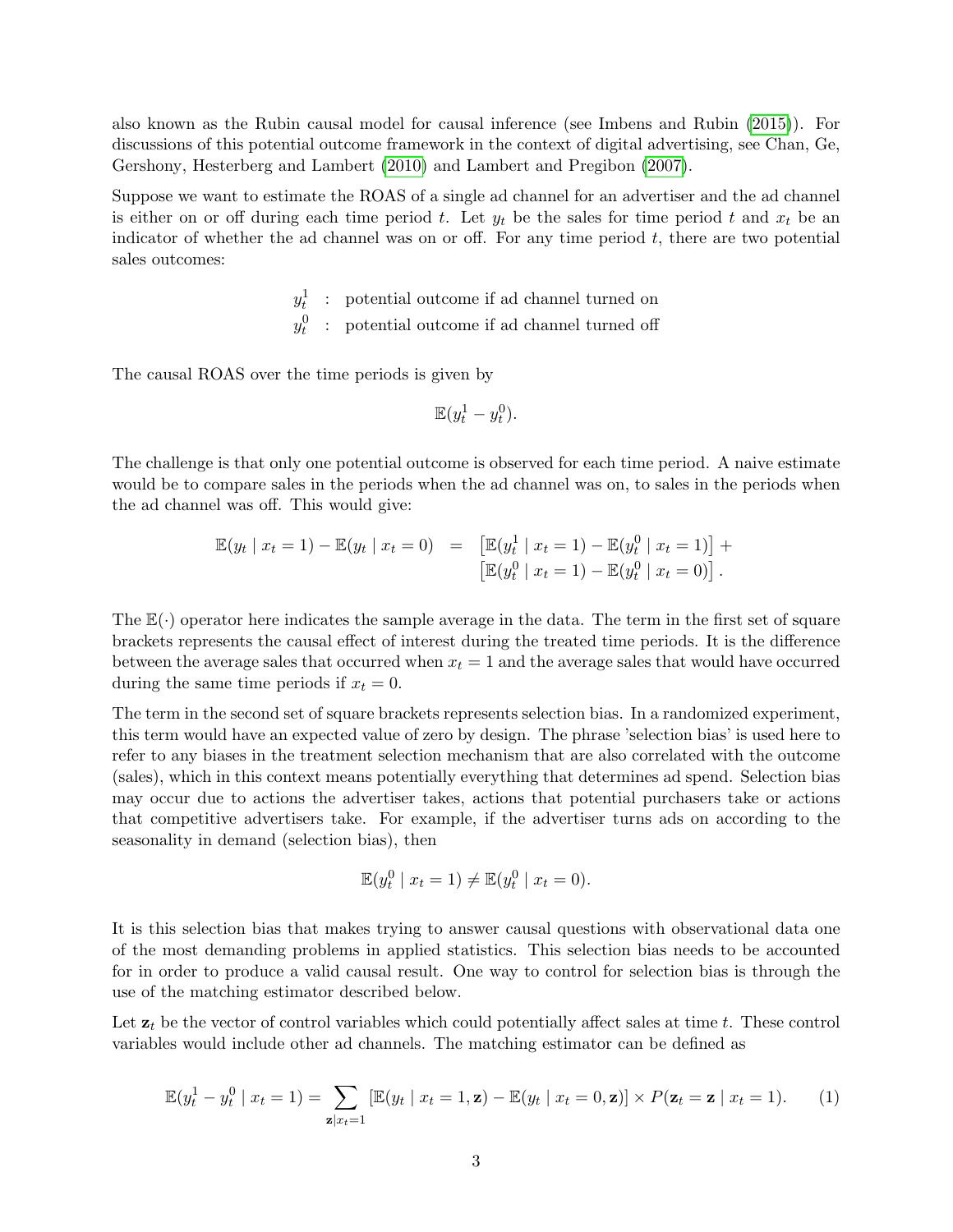$P(\cdot)$  indicates the empirical probability. The matching estimator assumes that there are observations where  $x_t = 0$  for all combinations of control variable values that occur in the case when  $x_t = 1$ . However this may not always be a valid assumption, for example in the case of correlated media variables. As the number of control variables increase, the number of possible combinations of different control values increases exponentially. In a typical MMM situation, where the number of data points is low, this assumption is nearly impossible to satisfy in order to use the matching estimator to provide the full range of ROAS estimates.

With both randomized experiments and use of matching estimators being infeasible or impractical, advertisers often turn to regression models to answer their questions around advertising effectiveness.

### <span id="page-3-0"></span>3 Regression

Before going into details on the regression model, we take a moment to discuss the type of data that is generally available in a typical MMM dataset and note some challenges even in the data definition and collection process.

#### 3.1 MMM Data

Data used to fit MMMs are historical weekly or monthly aggregated national data, although geolevel or even store level data can be used. The data includes:

- response data, which are typically sales but can be other KPIs such as store visits,
- media metrics in the different media channels, such as impressions, clicks, GRPs, with media spend being the most common,
- marketing metrics such as price, promotion, product distribution, and
- control factors such as seasonality, weather and market competition.

MMMs are typically produced on contract by a third-party for an advertiser although some advertisers do them in-house. In either case, MMM presents formidable challenges in data collection and data quality. Apart from the logistics of collecting and collating all the necessary data for an MMM, the data itself could be of varying quality and granularity. First, in order to fit an MMM, the response data needs to be at the same level as the ads spend data. So while an advertiser may have very precise SKU level or store level sales data, advertising is typically done at a brand or product level and usually over an entire country. There is often an unclear mapping between the product for which the MMM is desired and the advertising spend. Halo effects from related brand advertising are also difficult to account for in the MMM. Therefore, assignment of particular ad campaigns as relevant to particular SKUs is partially subjective and could lead to error through under- or over-attributing advertising to particular SKUs.

Data used to fit MMMs usually end up at the lowest common denominator of geographical granularity. Meaning that whichever ad channel is available at the least granular level determines the granularity of the whole model. Recent work by Sun, Wang, Jin, Chan and Koehler [\(2017\)](#page-15-7) on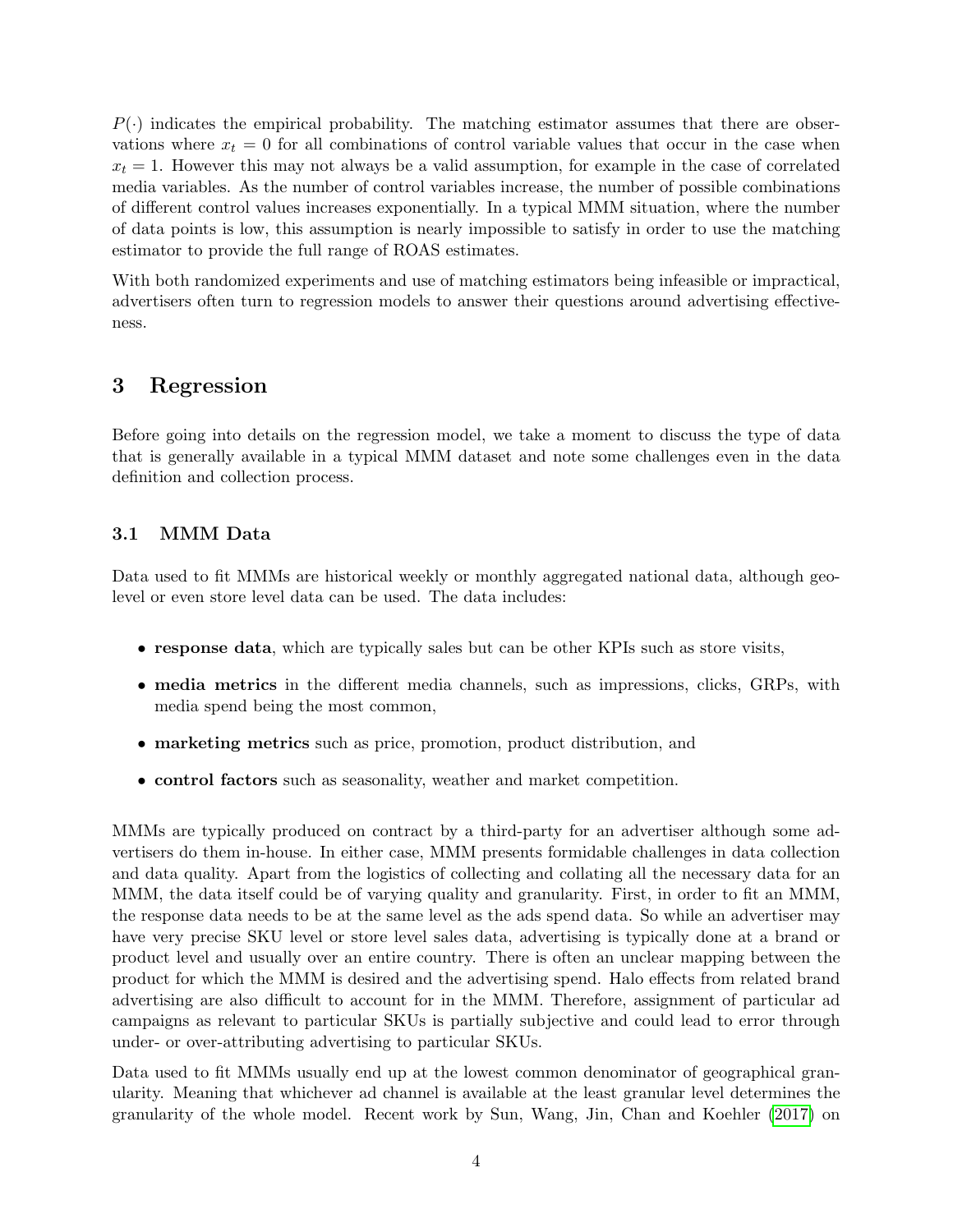Bayesian hierarchical models show that in some situations, it is possible to have a mix of data in the same model.

For the response data, typically sales, advertisers generally have a robust data collection mechanism in place. In most industries where MMMs are widely used, there are also third-party providers of sales, price and promotion data. So in addition to the advertiser's internal source of sales, price and promotion data for its own brands, advertisers may rely on these third parties to also provide competitor data. However, it is often difficult to get competitor variables for pricing, promotion and distribution and these variables are often omitted in MMMs.

The ads exposure data is more challenging to collect, as ad campaigns are often planned and executed through several intermediaries, such as agencies. Advertisers may have to go through many separate entities in order to get data on the ad campaigns they have funded. The complexity of this process can easily lead to missing or misinterpreting some important data. And while the ad dollars spent can be obtained, the ad exposure data can be more difficult to collect and are often estimated in different ways depending on the media and the vendor providing the data. This is particularly true of offline media. For example in print media, while circulation numbers for publication can be provided, it is not always a good proxy for the actual number of people that see the ad. Both the complex collection process and the use of proxy variables is another potential source of inaccuracy in the data.

#### 3.2 A general regression model

A regression MMM specifies a parameterized sales function chosen by the modeler, e.g.,

$$
y_t = \mathbf{F}(\mathbf{x}_{t-L+1}, \dots, \mathbf{x}_t, \mathbf{z}_{t-L+1}, \dots, \mathbf{z}_t; \Phi) \quad t = 1, \dots T,
$$
\n(2)

where  $y_t$  is the sales at time t,  $F(\cdot)$  is the regression function,  $\mathbf{x}_t = \{x_{t,m}, m = 1, \ldots, M\}$  is a vector of ad channel variables at time t,  $\mathbf{z}_t = \{z_{t,c}, c = 1, \ldots, C\}$  is a vector of control variables at time t and  $\Phi$  is the vector of parameters in the model. L indicates the longest lag effect that media or control variables has on sales.

In order to enable optimization of media budgets and to capture diminishing returns, the response of sales to a change in one ad channel can be specified by a one dimensional curve which is called the response curve for that channel. A common approach is to have the media variables enter in the model additively. Additionally, the control variables are often parameterized linearly with no lag effects, so that an MMM may look like:

<span id="page-4-0"></span>
$$
y_t = \sum_{m=1}^{M} \beta_m f_m(x_{t-L+1,m}, \dots, x_{t,m}) + \gamma^T \mathbf{z}_t + \epsilon_t,
$$
\n(3)

 $\beta_m$  is a channel-specific coefficient,  $\gamma$  is a column vector of coefficients on the column vector of control variables  $\mathbf{z}_t$ .  $f_m(\cdot)$  captures nonlinearity in the effect of a single channel due to reach/frequency effects. The response  $y_t$  could also be transformed prior to use in the model above.  $\epsilon_t$  is an error term that captures variation in  $y_t$  unexplained by the input variables. Such a function can be converted to a likelihood and fit to data using maximum likelihood estimation, Bayesian inference or other methods. See Jin, Wang, Sun, Chan and Koehler [\(2017\)](#page-15-8) for further discussion of model fitting approaches.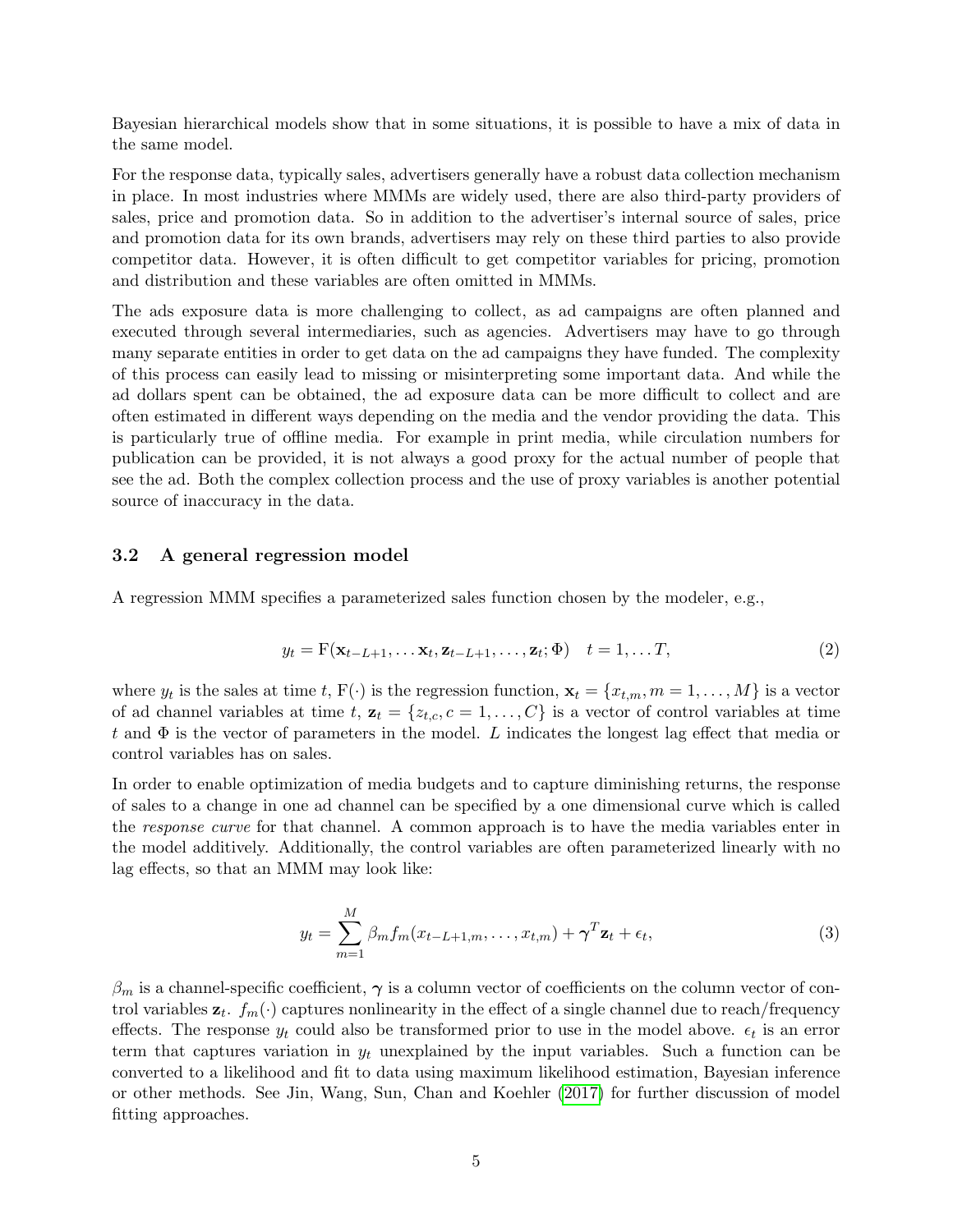While in general, it can't be claimed that results from a model such as above are causal, estimates from these models are generally more trustworthy when

- There are enough data needed to estimate all the parameters in the model
- There is useful variability in the advertising levels and control variables
- Model inputs vary independently
- The model accounts for all the important drivers that might impact sales
- The model captures the causal relationship between variables

# <span id="page-5-0"></span>4 Challenges

This section steps through a number of different issues that challenge the reliability of results from MMMs fitted to observational data. These are frequently encountered by the modeler, but are often not openly acknowledged or discussed with the end-user of the MMM. There are three broad areas of challenges involving data limitations, selection bias, and modeling.

### 4.1 Data limitations

#### 4.1.1 Limited amount of data

The data quantity available to the modeler is often limited. A typical MMM dataset, consisting of three years of national weekly data is only 156 data points. From this, the modeler is expected to produce a MMM often with 20 or more ad channels. If flexible functional response forms are required as in Equation [\(3\)](#page-4-0) for each ad channel, which is typically the case, the number of parameters in the model could exceed the number of data points available. To adequately model a lagged effect and a diminishing return might require 3 - 4 parameters for each channel. A rule-of-thumb for a minimum number of data points for a stable linear regression (putting aside whether causal effects are well-estimated) are 7-10 data points per parameter, of which typical MMMs fall short.

#### 4.1.2 Correlated input variables

Advertisers often allocate their spend across ad channels in a correlated way, which may make sense from the perspective of maximizing ad effectiveness. Additionally, these correlated ad choices can interact with other marketing choices to lead to broad sets of correlated input variables. For example, a particular ad channel can only be observed at a high level when another marketing variable is at a high level or only during a certain season.

When fitting a linear regression model, highly correlated input variables can lead to coefficient estimates with high variance. This in turn, can lead to bad attribution of sales to the ad channel. For an illustration, consider a simplified version of a typical situation faced by a modeler, shown in Figure [1.](#page-6-0)

The figure has two fitted response surfaces, that each fit the data well and that have different slopes with respect to each ad channel. In this dataset, the modeler may find that many surfaces provide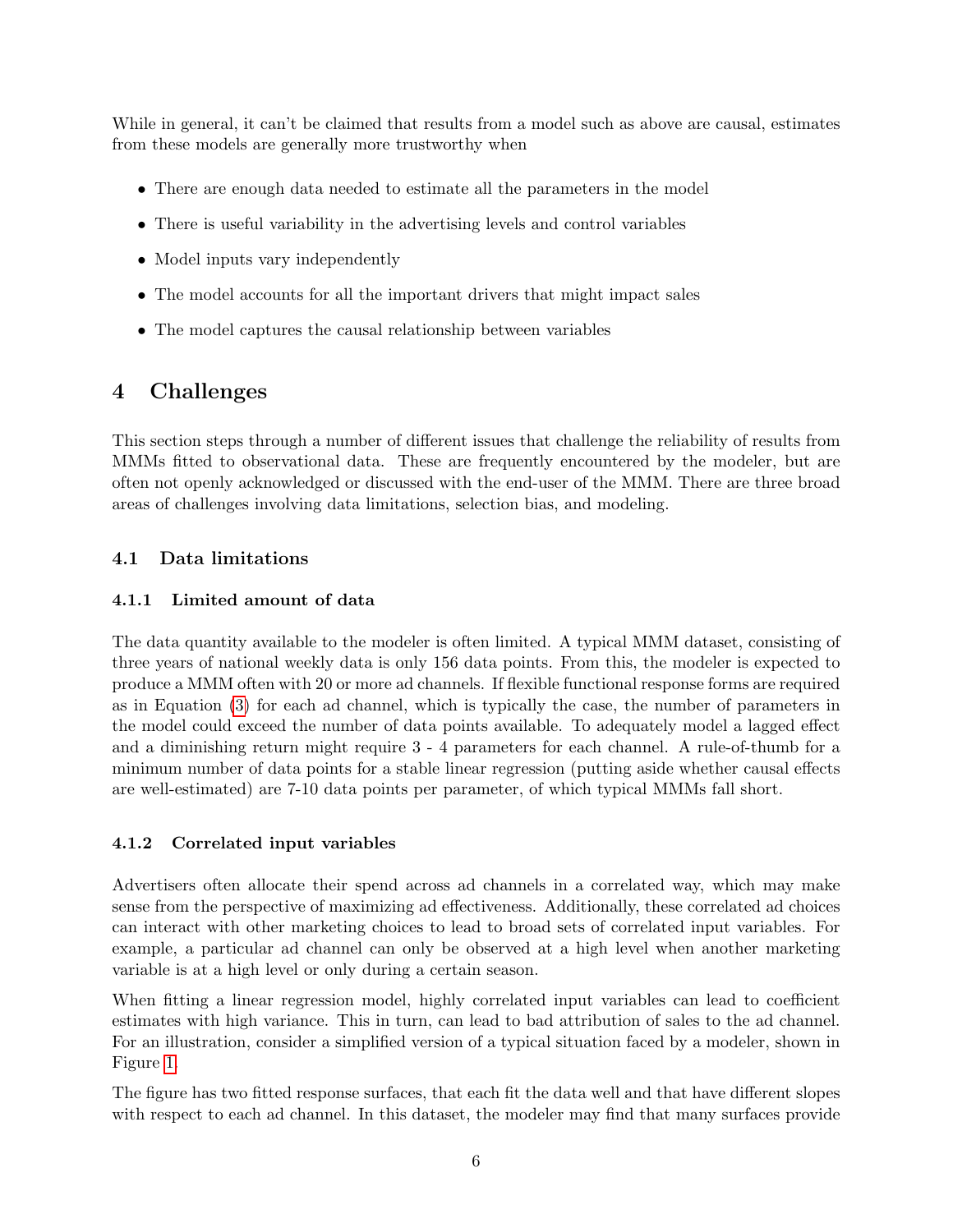<span id="page-6-0"></span>

Figure 1: Two estimated response surface in the presence of correlated variables. Sales is on the z-axis, and there are two ad channels, with the spend of each on the other two axes. The ad channel spend levels are strongly correlated with each other and each plane fits the observed data well despite having different slopes.

good predictive accuracy of out-of-sample sales, but perform poorly when the advertiser deviates from previous spend patterns. This is because the data contains little information about sales outcomes when one of the ad channels moves independently of the other. Another consequence is that the estimated relationship can change radically due to small changes in the data or the addition or subtraction of seemingly unrelated variables in the model.

#### 4.1.3 Limited range of data

Advertisers have often settled on a range of ad spend that accommodates their business needs. This is a problem when models are fit to this limited historical data and the model is expected to provide insights outside of the range of this data. For example, the advertiser may be interested in knowing the answer to 'what if I double my ad spend next year?'.

Fitting a model on a limited range of data exposes the advertiser to high levels of extrapolation uncertainty as shown in Figure [2.](#page-7-0) The right panel shows four fitted response curves, which all fit equally well to the observed range of data, but show very different sales outcomes when ad spend is increased.

Another common form of extrapolation is 'what happens if I cease my ad spend?'. This extrapola-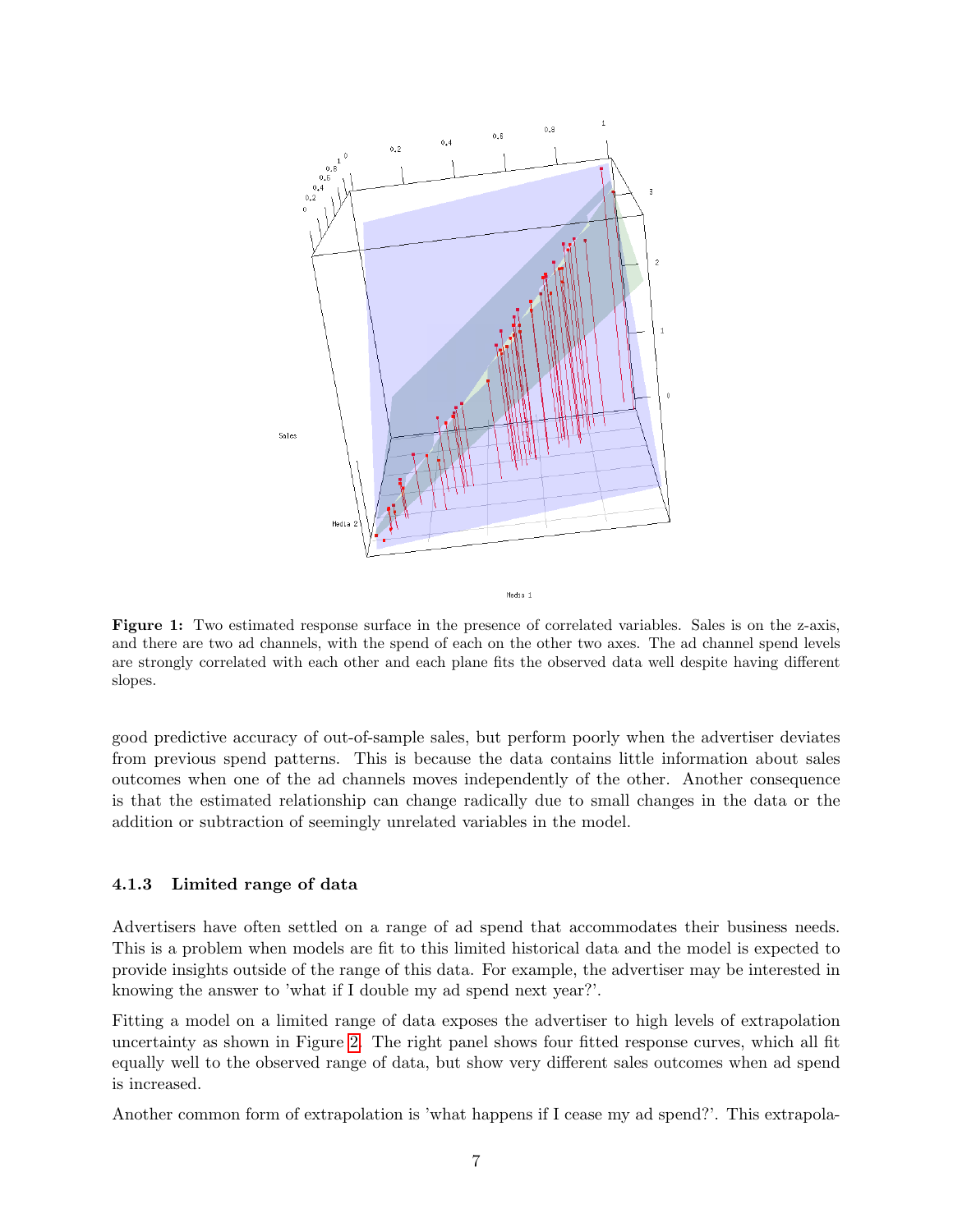<span id="page-7-0"></span>

Figure 2: Illustration of extrapolation uncertainty when models are fitted to a limited range of data. The left panel in the figure represents what the response curve might be if the advertiser had spent in those ranges. The middle panel would be what is available to the modeler due to the advertiser spending only in a limited range. The right panel shows four fitted response curves.

tion occurs as the advertiser desires to know what the average ROAS is for an ad channel, which requires extrapolation back to zero spend. In such situations, the fitted model might provide reasonable estimates of the marginal ROAS, due to the data available around current spend levels, but poor estimates of the average ROAS.

#### 4.2 Selection bias

Selection bias from MMMs perhaps represents the largest hurdle to MMMs providing valid estimates of advertising effectiveness. Selection bias occurs when an input media variable is correlated with an unobservable demand variable  $d_t$ , which in turn drives sales. When this variable  $d_t$  is omitted from the regression, the model has no way to attribute sales between those due to the media channel or to the underlying demand. We discuss selection bias that occurs in a number of different situations.

#### 4.2.1 Ad targeting

Selection bias arises in the case of ad targeting as the ads are targeting a segment of the population which has already shown an interest in the product. This underlying interest or demand of the targeted population is not observable and not included in the model. Ad targeting is particularly acute in digital channels.

Two examples of ad targeting which can have severe selection bias are re-marketing ads and paid search ads. Re-marketing ads are targeted to a population of users that has already shown interest in the product through a visit to the advertisers website. Paid search ads are targeted to a population of users that has shown interest via a related query on a search engine.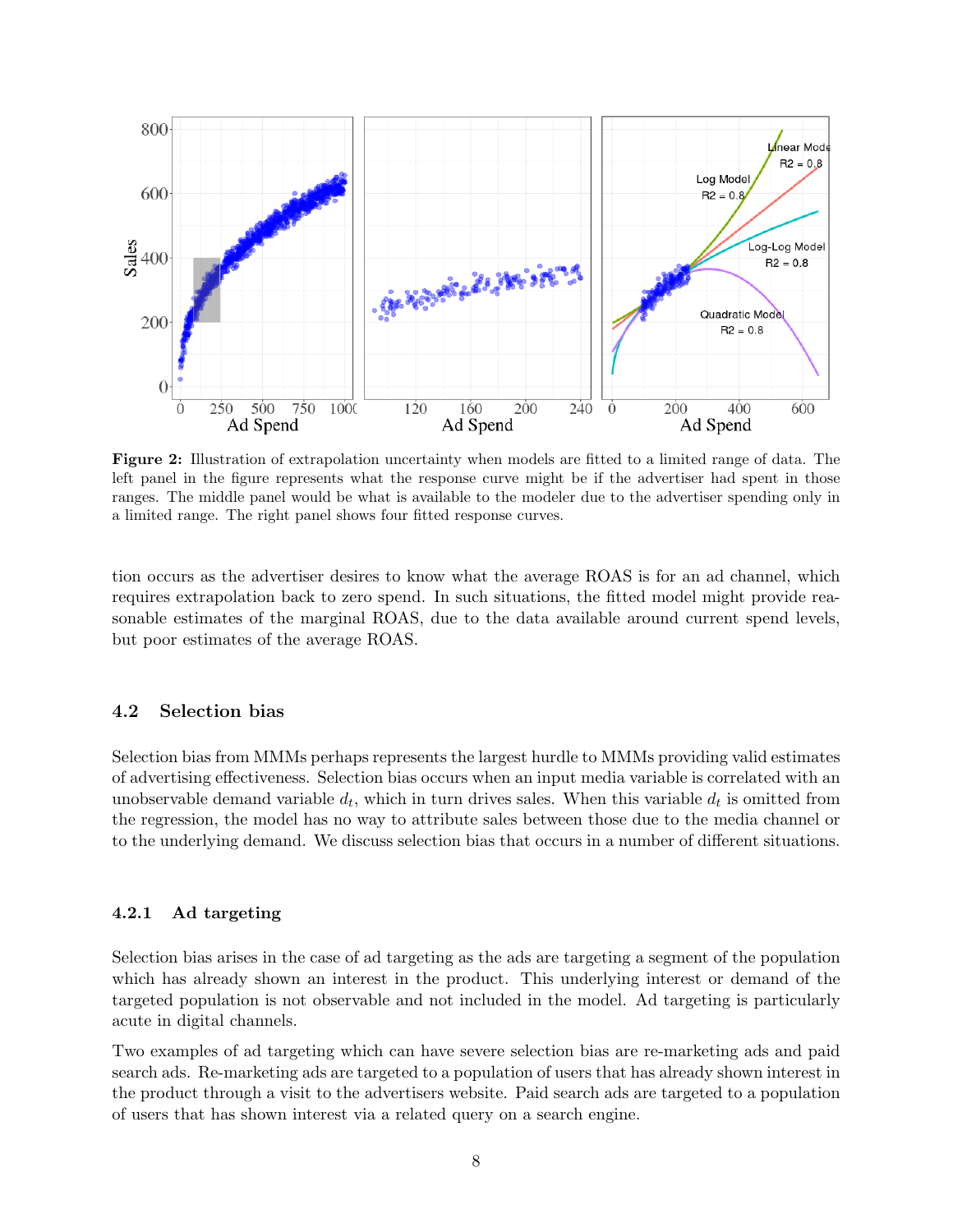#### 4.2.2 Seasonality

Selection bias arises when media is targeted towards the seasonality in demand. An example of this is the demand for cold medicine, which we expect to fluctuate with the cold and flu season. Advertisers would increase or decrease their ad spend according to their understanding of the underlying demand.

MMMs do generally try to control for seasonality by including proxies for the demand seasonality in the model. Common proxies include category sales, but there is no guarantee these proxies are an accurate reflection of the underlying demand for the product. Inaccurate proxies in turn lead to biased estimates of the regression coefficients.

Other examples of targeted media lead to omitted variable bias, including advertisers choosing particular times and places to advertise based on fashions or events that can't be modeled accurately; or advertising in reaction to competitor activities that the modeler may not have data to model but that directly affect sales.

### 4.2.3 Funnel effects

Selection bias arises when there are funnel effects in the media and the model is mis-specified. When an ad channel also impacts the level of another ad channel, using a model like in Equation [\(3\)](#page-4-0), which simultaneously estimate the impact of all ad channels in one equation, will lead to biased estimates. An example is a TV campaign driving more related queries, which in turn increase volume of paid search ads. For a derivation of the size of the bias, see Angrist and Krueger [\(1999\)](#page-14-1). The underlying reason for the bias in the mis-specified model is that the downstream ads were affected by the TV ads. In assessing the ROAS of TV, the linear regression model does not account for the changes in paid search ads caused by TV.

Downstream ads should not be included with exogenously-determined ads in a single regression equation. Alternatives include graphical models (Pearl [\(2009\)](#page-15-9)) and structural equation models. However, the problem isn't only a matter of model form. Both these alternatives require estimating the causal effect of the upstream ads on the downstream ads, which has just as stringent data requirements as estimating the effect of an ad channel on sales.

A broader problem is that many important variables may be partially determined by the advertiser's own ad choices, which means that including them as control variables leads to the same problem as in the TV and search example, although through a different mechanism. For example, price clearly has a strong effect on sales and therefore it is important to control for it in some way. However, if the advertiser makes some pricing decisions in response to its own advertising decisions, such as supporting an ad campaign with a discount, then including price in a regression equation will not properly control for this relationship.

## 4.3 Model selection and uncertainty

The modeler faces the challenge that the functional form of  $F(\mathbf{x}_t, \mathbf{z}_t; \Phi)$  and the members of  $\mathbf{x}_t$  and  $\mathbf{z}_t$ to include in the model are ambiguous. Uncertainty of the functional form for  $F(\mathbf{x}_t, \mathbf{z}_t; \Phi)$  has been long-acknowledged (see Quandt  $(1964)$ ) and is due to the complexity of the sales response process.<sup>[1](#page-8-0)</sup>

<span id="page-8-0"></span> $1<sup>1</sup>$ MMMs fall into the broader category of demand modeling which has a long history in the field of economics (e.g. Deaton and Muellbauer [\(1980\)](#page-15-11); Berry, Levinsohn and Pakes [\(1995\)](#page-14-2)). The demand modeling literature provides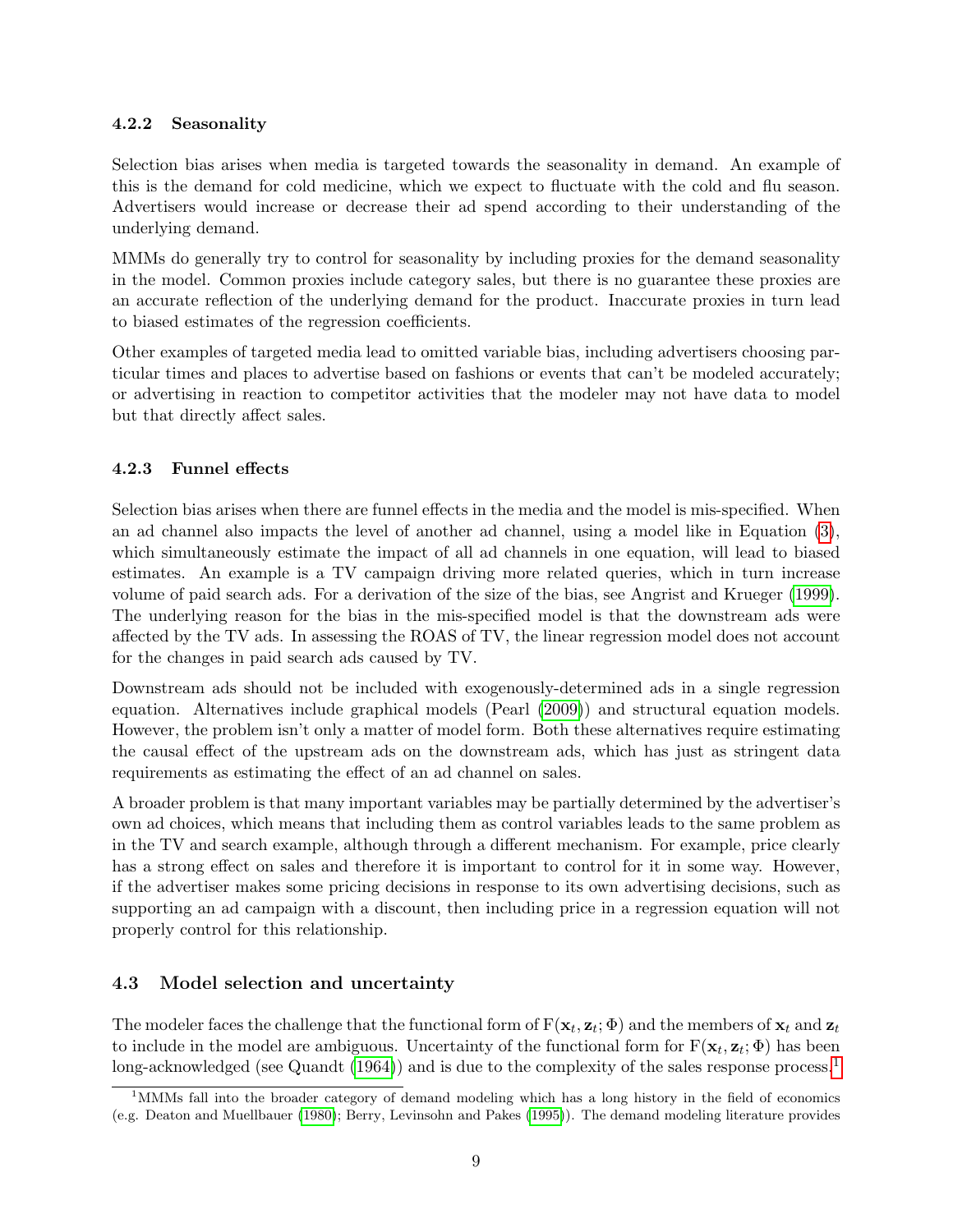We further discuss the inherent challenges associated with making these modeling assumptions and the impact such modeling assumptions have on the final output.

#### 4.3.1 Model selection

In order to decide on a model form, the modeler may use a model selection process based on accuracy metrics such as  $R^2$  or predictive error, and to treat the model with the highest accuracy as a valid causal model. However, the number of data points is usually low relative to the dimension of the input space  $(\mathbf{x}_t, \mathbf{z}_t)$ .

The problem of model selection based on predictive accuracy is further exacerbated by the fact that MMM datasets typically have low signal-to-noise, where the ad variables are the signals of interest. The explanatory power of a few input variables–such as seasonal proxies, price and distribution–are often good enough to achieve high predictive power in absence of ad spend variables. This makes it easy to find models with high predictive accuracy by trying different specifications. Concrete examples of specification choices include whether to choose sales volume or log sales volume as the outcome variable, how to control for price and how to capture lag effects and diminishing returns. There are dozens of such choices underlying any single MMM.

In real datasets that we have encountered, the variance in the sales is usually much greater than the variance in the media spend. Lewis and Rao [\(2015\)](#page-15-3) discusses the difficulty of measuring ad effectiveness in this situation in the context of digital advertising. Given that ad spend is a weak signal, the question then is what role the ad variables play in model selection. Generally a focus on predictive accuracy will not allow a modeler to eliminate models that produce inaccurate ROAS estimates.

### 4.3.2 Model uncertainty

Consider an example of model uncertainty in a real MMM dataset. The dataset is fairly typical in that it includes weekly data for the US, collected over several years. Although there are roughly a dozen ad channels, four are of most interest and this discussion focuses on those four ad channels. Five equally plausible models have been fitted. There could have been other plausible models and from discussions with practitioners, there typically are.

Model 1 is a baseline model and each of the others is a variation of Model 1. Model 2 uses a different proxy variable to capture seasonality. Model 3 only includes the most recent two years in the dataset because the response surface was believed to have been different before that. Model 4 excludes branded search ads as an ad channel, under the hypothesis that those estimates are too biased to be useful and that their effects are best captured by our control variables, which include search query volume. Note that branded search ads are not one of the channels focused on in the figures, so this can be viewed as the decision to exclude a nuisance parameter. Model 5 includes a linear time variable to capture a time-trend in the data.

Each model achieves an  $R^2$  value of either 0.98 or 0.99. Models 1-4 achieve an out-of-sample MAPE of 6-8% in cross-validation using the last 12 weeks of data, with Model 5 doing worse (15%) because the time trend didn't remain consistent out-of-sample.<sup>[2](#page-9-0)</sup>

a starting point for considering what variables to include. However, it does not provide strong guidance on the functional form of the model or the proper control variables.

<span id="page-9-0"></span><sup>&</sup>lt;sup>2</sup>The scope for meaningful cross-validation of an MMM is typically limited due to small datasets and the time-series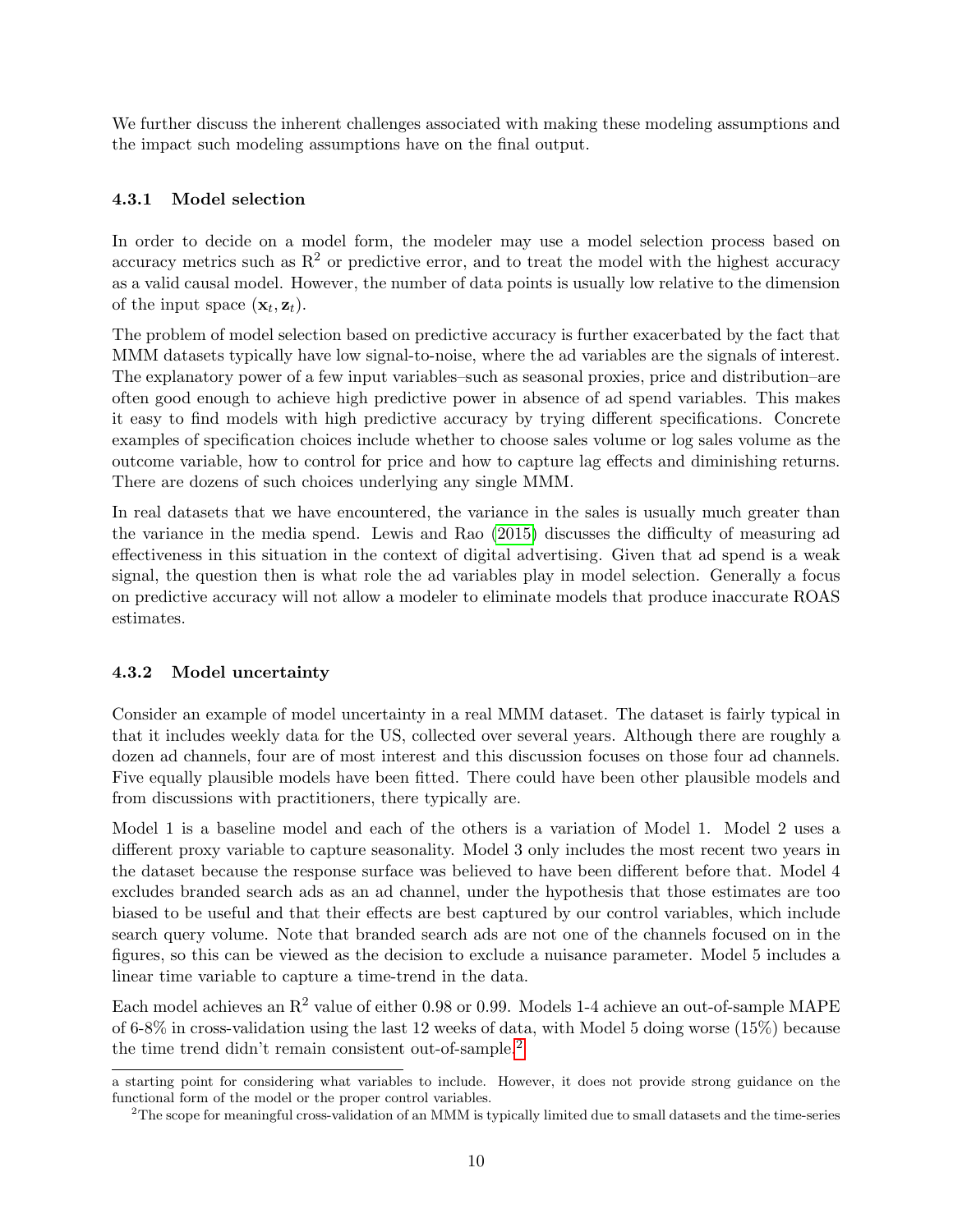The two figures show relevant results for a decision-maker. Figure [3](#page-10-1) shows predicted sales under the current media mix and varying total ad budgets. The x-axis shows varying total media budget levels and the y-axis shows predicted sales; each colored line represents the prediction of one of the models. The models differ in their sales predictions by up to 50% and Model 2 and 3 have much higher slopes than the others, indicating a higher total ROAS across ad channels than implied by the other models. So despite fitting the data equally well, the models disagree on what sales are achievable under different ad spends.

<span id="page-10-1"></span>

Figure 3: Predicted sales under current media mix and varying budgets in five plausible models.

Figure [4](#page-11-0) shows the recommended budget allocations across media under varying total ad budgets. The x-axis again shows total ad budgets and the y-axis shows the ad spend for a given ad channel; each colored line is recommended spend for a particular channel under the varying total budget and the five panels show those recommendations under the five models. The models don't agree on how to allocate budget across media channels. Most importantly, they disagree on ad channel A, which is by far the largest channel for this advertiser. Model 2 implies that the advertiser should allocate the largest budget to channel A across the whole range of total ad budgets, while the other models do not agree. They do not agree about channels B, C or D either.

In this example, there are five plausible models that fit the data well, but that lead to different conclusions about the overall value of the ad channels and about how budget should be allocated.

## <span id="page-10-0"></span>5 Opportunities

In the previous section, we have covered the many challenges MMMs face in consistently providing valid inference to the advertiser. There are opportunities to improve the reliability of MMMs.

nature of the data which doesn't allow for simple random sampling to produce a validation set.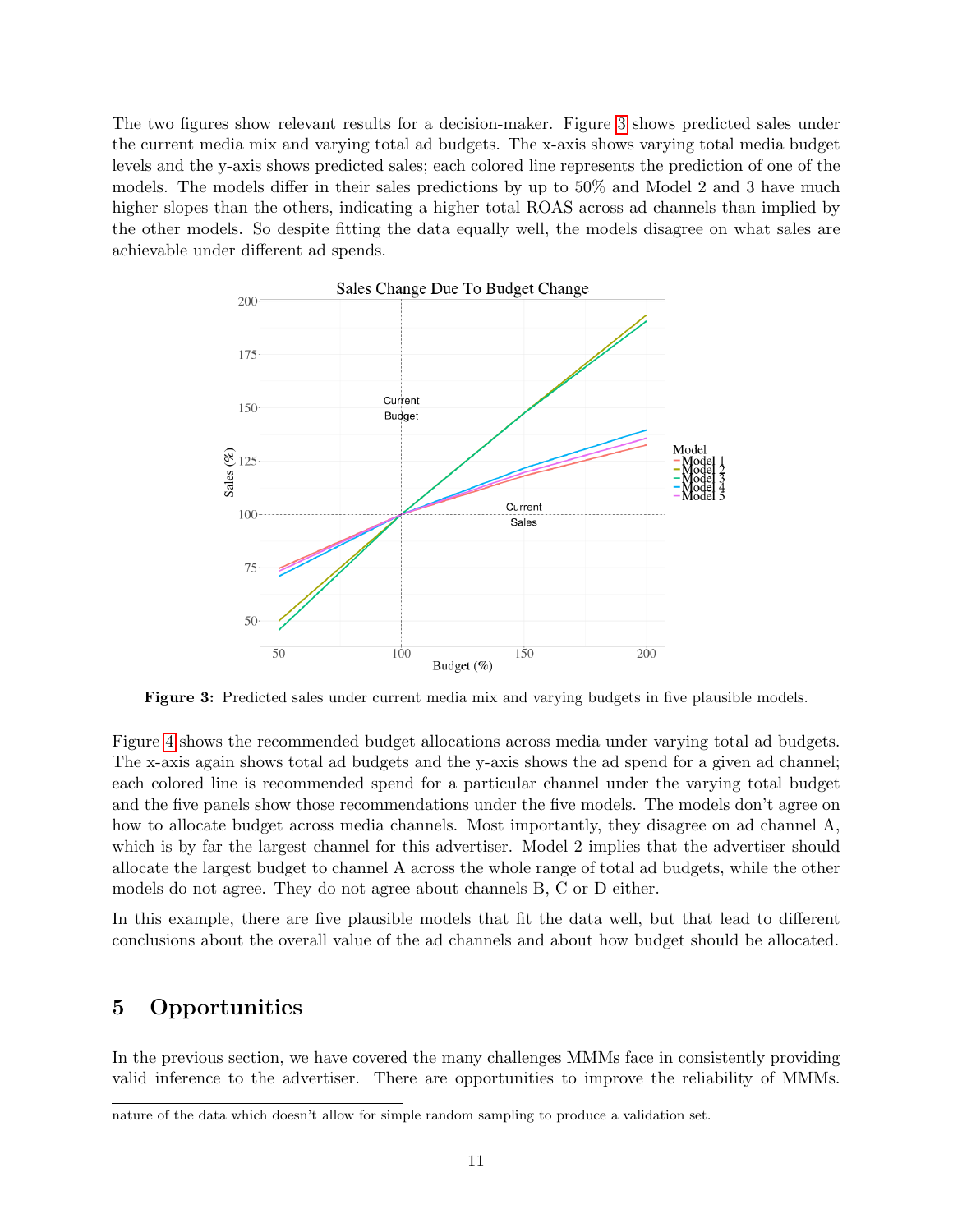<span id="page-11-0"></span>

Figure 4: Optimal spend in major channels under varying total media budgets. Note that the budgets for the four ad channels in each panel don't add up to the total budget on the x-axis because only the top four ad channels are shown. Also, in the second and the third panels, two of the ad channels overlap so it's hard to distinguish their lines. In both cases, they overlap close to the line  $y = 0$ .

Opportunities exists in three broad areas: 1) Better data 2) Better models 3) Model evaluation through simulations.

Better data comes in two flavors. More accurate data and more granular data. As noted earlier, the collection process for data to use in a MMM is itself a challenge. A common approach has been for the advertiser to source their ads exposure data through the agencies which manage their ad campaigns. This could lead to data inconsistencies and inaccuracies. We propose that the industry adopt a standardized data and reporting format for MMMs. A tighter coordination between the intermediaries who execute the ad campaigns and the publishers on whose platforms the ads are served can enable more accurate data collection for the purpose of MMMs.

Apart from better data, better models also have a potentially large impact on the reliability of MMM. We discuss a number of model approaches which can improve the reliability of MMMs.

#### 5.1 Bayesian modeling

Although the model in Equation [\(3\)](#page-4-0) can be fitted via a number of different methods, we have found that a Bayesian framework for model fitting can offer improvements. Benefits of the Bayesian approach include:

- Ability to use informative priors for the parameters, where the informative priors can come from a variety of sources
- Ability to handle complicated models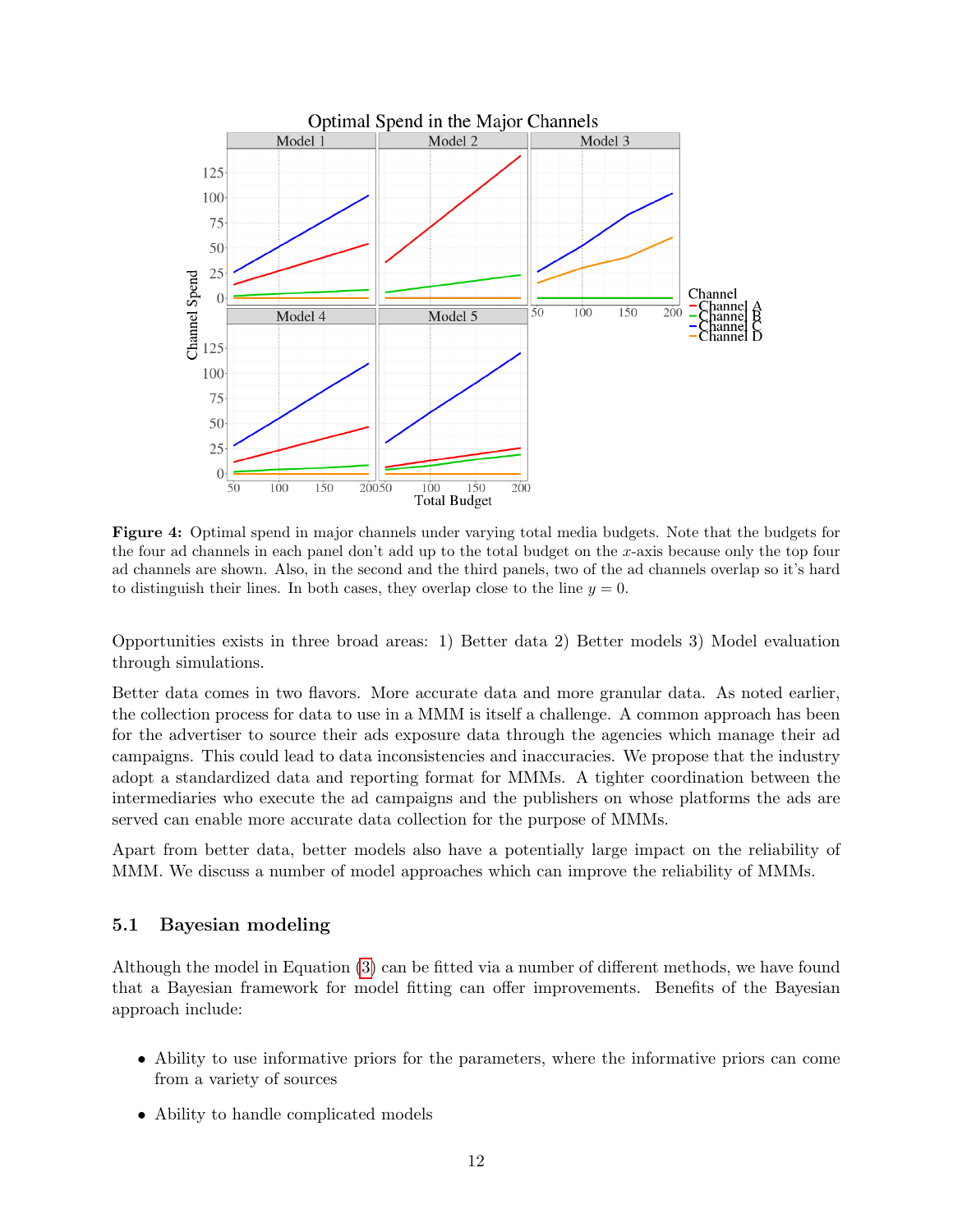- Ability to report on both parameter and model uncertainty
- Ability to propagate uncertainty to optimization statements

See Jin et al. [\(2017\)](#page-15-8) for a discussion of the Bayesian framework that does the above. A strong candidate method for developing informative priors is by fitting category level MMMs across brands within a category using a Bayesian hierarchical model. We discuss this type of model further below.

### 5.2 Category models

A typical dataset for a single brand, consisting of national-weekly aggregated data, generally has too limited quantity and information to reliably estimate the parameters of the MMM. A way of introducing more data and independent variability into the model is to pool data from different brands within the same product category. We expect more independent variability in the category dataset as different brands tend to act independently of each other in terms of their advertising preferences and execution.

See Wang, Jin, Sun, Chan and Koehler [\(2017\)](#page-15-12) for further discussion on category models and how they can be fitted using a hierarchical Bayesian approach. The brand level results can be used directly or the posteriors results from the category model can be used as informative priors for a Bayesian MMM for a brand that wasn't in the original category model. Wang et al. [\(2017\)](#page-15-12) demonstrate with both simulation and real case studies that such an approach can improve parameter estimation and reduce the uncertainty of model prediction and extrapolation.

### 5.3 Geo models

Another approach to enable a higher sample size and more independent variation in the data is to use sub-national data when available. This can be in the form of city, county, province or state depending on the country. Along with geo-level data, it is possible fit geo-level models to better take advantage of the data available. Sun et al. [\(2017\)](#page-15-7) demonstrate a hierarchical Bayesian model can be fitted to geo-level data and show that such models tend to reduce the variance of the parameter estimates. Increasing the information available may also reduce the amount of model uncertainty by reducing the number of models that fit the data well. Parameter estimates can be reported on an individual geo-level or at the national-level and budget optimization can be done at either level as well.

A further advantage of such a model is its ability to handle a mix of both geo and national level data. The national level data is disaggregated to the geo-level based on population metrics and the hierarchical Bayesian model can be fitted as usual. A further extension of such an approach is to fit category-geo-level models when such data is available.

### 5.4 Control variables

Selection bias has been discussed at length earlier in the paper as the largest hurdle to obtaining causal estimates from a MMM. Paid search advertising represents a severe form of selection bias in estimating ROAS. This selection bias occurs because the paid search advertising is targeting related query volume which is being driven by an unobservable demand metric which also affects sales.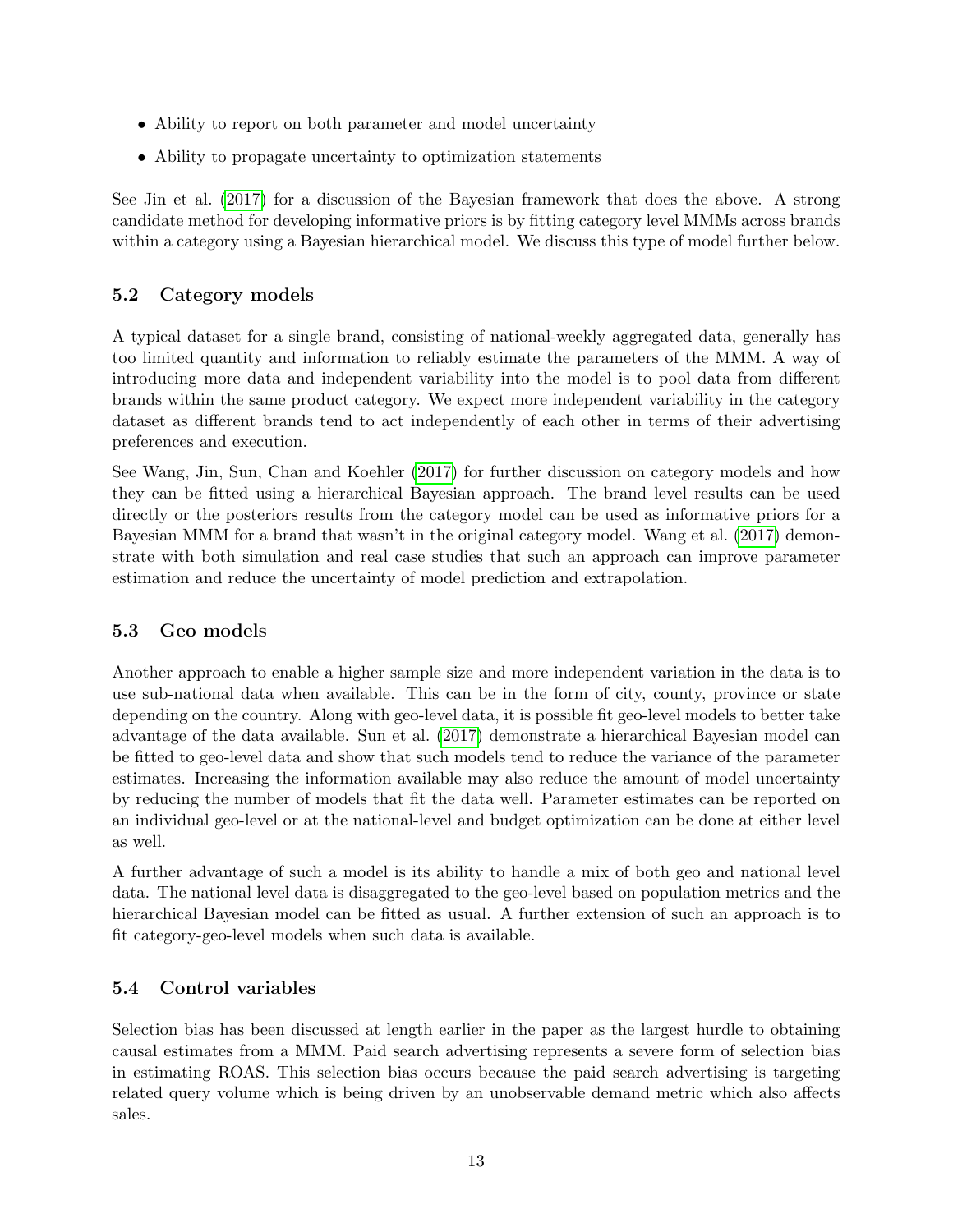In order to address this issue, the search volumes for relevant queries can be used as a control variable for the component of underlying demand from people likely to perform relevant productrelated searches. Chen et al. [\(2017\)](#page-15-13) shows how search query volume can be used in a MMM to make the estimate of paid search impact be more causal. This approach is not restricted to just paid search, but can be considered for other media where a control variable for the underlying demand can be utilized. For example, in the case of remarketing ads, the volume of website visits which triggered the re-marketing ads may act as a suitable control variable.

#### 5.5 Graphical models

Figure [5](#page-13-0) is a simple example of the media funnels one could expect when fitting MMMs. To best capture the complicated conditional dependencies due to issues such as funnel effects of media, a graphical model can be useful. A graphical model is a way of expressing the dependencies between variables, both observed and unobserved (Pearl [\(2009\)](#page-15-9)). It may allow for clearer communication about the underlying causal structure of the media effect. This allows a more realistic model than what is typically achieved through a one- or two-stage regression framework. Graphical models can be fitted for example using the STAN package (Stan Development Team [\(2015\)](#page-15-14).

<span id="page-13-0"></span>

Figure 5: Example of media funnel effects on sales.

#### 5.6 Model validation

Finally, it is useful to evaluate how accurately different types of models perform under different hypothesized scenarios such as different types of selection bias. This can be done using a simulator, which is a software package that produces simulated MMM datasets defined by the user to capture important aspects of the real world. See Zhang and Vaver [\(2017\)](#page-15-15) for discussion of one such simulator.

While experiments are a source of ground truth, they usually provide a point estimate. Simulation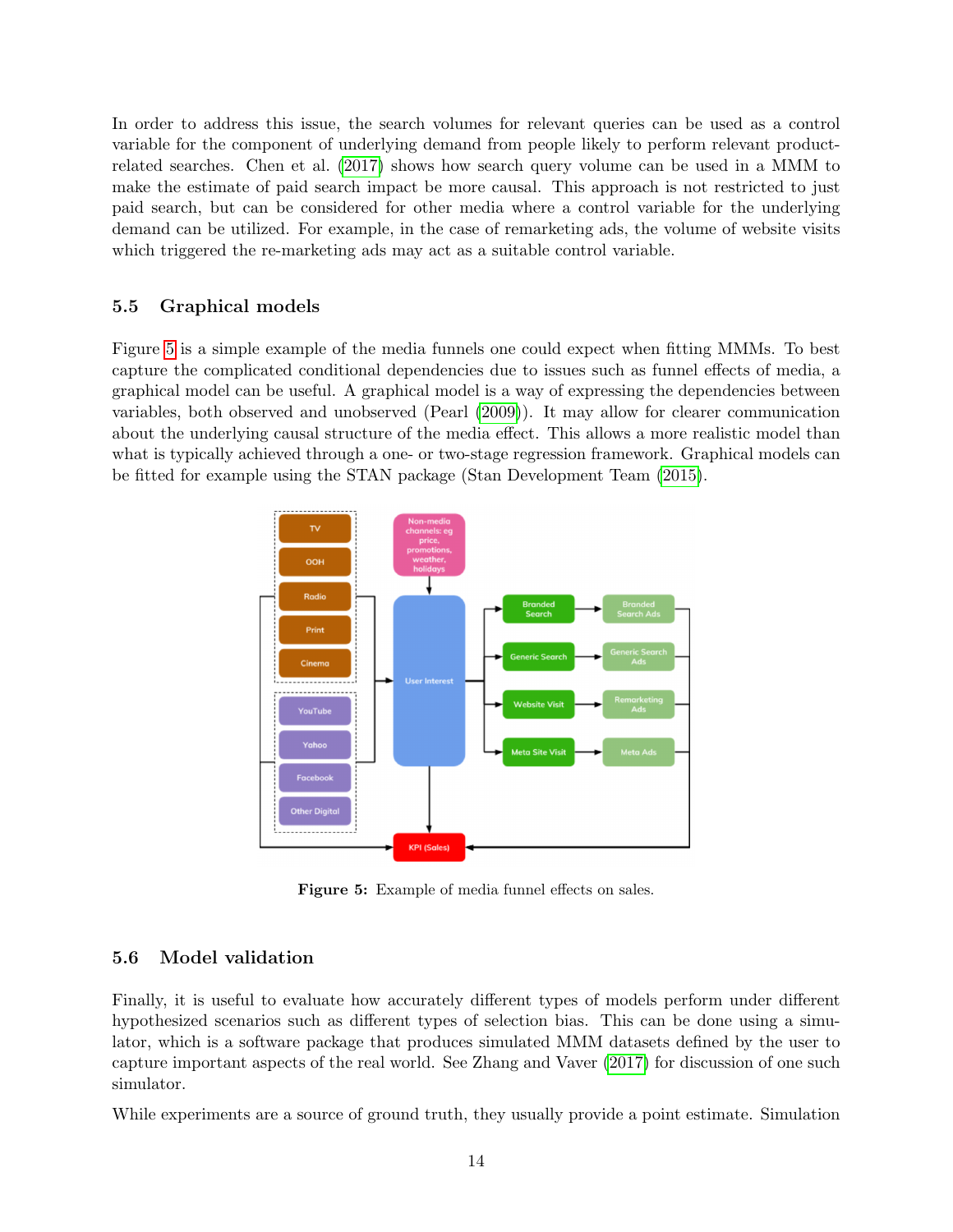allows for more control of the conditions of the marketing environment, and provides a flexible and inexpensive environment from which to conduct virtual experiments. This provides insight into the marketing environment and how well different models capture different aspects of it.

Simulation helps the modeler build models that are robust to different assumptions. For example, a series of simulated datasets with increasing lagged media effects, or increasingly correlated media variables could be produced and the modeler could fit MMMs to these datasets to understand the models changing performance as the underlying environment changes. Because the datasets are simulated, the true underlying ROAS is known and the model output can be compared to a ground truth.

Advertisers could also incorporate simulated data as part of their request-for-proposals process. Simulated data, where the ground truth is known but withheld, can be provided to third parties in order to evaluate the performance their modeling process.

## 6 Final remarks

It is important for the modeler to be forthright about the types of questions a MMM can and can't answer. It is especially important to also acknowledge the uncertainty in the modeling process and the need for transparency between the modeler and the end user of the model results. As part of that transparency, the modeler should be forthright about the capabilities and limitations of MM<sub>S</sub>.

If at all possible, metrics around the parameter uncertainty and the model uncertainty should be discussed with the end user. They should be aware of the process by which a model was chosen, the amount of model uncertainty and the degree to which final results are data-driven versus driven by the modeler's chosen priors and filters.

## Acknowledgment

The authors would like to thank Tony Fagan and Penny Chu for their encouragement and support. Jim Koehler, Robert Bell, and Stephanie Zhang for numerous helpful discussions and editorial comments and Yuxue Jin, Yunting Sun, Yueqing Wang and Aiyou Chen for their comments and discussions.

# References

- <span id="page-14-1"></span>Angrist, J. & Krueger, A. B. (1999). Empirical strategies in labor economics. In O. C. Ashenfelter & D. Card (Eds.), *Handbook of labor economics* (Vol. 3, pp.  $1277-1366$ ).
- <span id="page-14-2"></span>Berry, S., Levinsohn, J. & Pakes, A. (1995). Automobile prices in market equilibrium. Econometrica, 63 (4), 841–890. doi[:10.2307/2171802](http://dx.doi.org/10.2307/2171802)
- <span id="page-14-0"></span>Borden, N. H. (1964). The concept of the marketing mix. Journal of advertising research,  $\mathcal{L}(2)$ ,  $2 - 7$ .